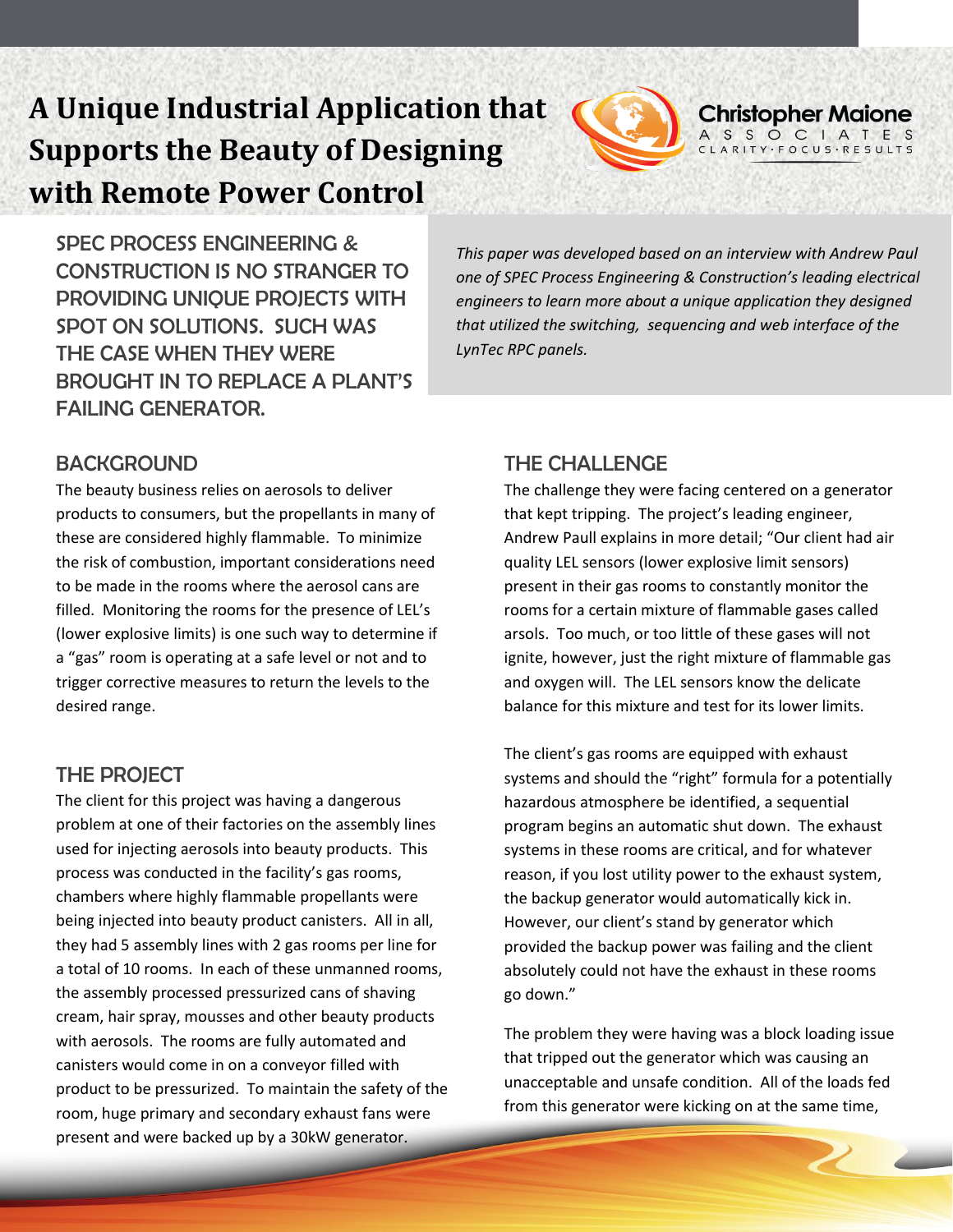which was exceeding something on the generator causing it to trip out and the SPEC group was determined to figure out why.

# IDENTIFYING THE REAL PROBLEM AND FINDING A BETTER SOLUTION

The client was convinced that their 30kW generator was the reason the exhaust fans would lose power causing the assembly lines to stop and the client had resigned themselves to funding a purchase of a larger, more powerful generator. However, the SPEC team wasn't so sure, and when testing the system, Paull found that if he switched the loads individually, the backup generator was able to handle all of the loads. The real issue was that the in rush of all of the systems coming on at once was killing the generator.

At first, Paull figured he would address this with power relays and a PLC (programmable logic controller). In this way he could incorporate motorized breakers, power relays and a sequence timer to flip the client's breakers on one at a time. Something like a small PLC that would close contacts at 10 second intervals and not stress the 30kW generator. However, in his research he came across some information on the LynTec Remote Power Control and he was intrigued by the features. The more he investigated, the more he knew

it would far outperform the client's previous panel board that had no controls and provide the ultimate solution to their "failing" generator.

Paull comments, "What was happening was that the motor starting inrush would hit the generator, then the transformer inrush would hit it at the same time and this would tax the generator







# ABOUT SPEC & ANDREW C. PAULL, P.E.

SPEC is a process engineering firm based in Burlington, Massachusetts, just north of Boston and, serving the northeastern US. The company offers full design-build services and over the past 17 years, has developed a method that has enabled them to be one of the fastest and most efficient firms in the industry. Working in a variety of industries including specialty chemicals, coatings, pharmaceuticals, energy storage, cellulosic ethanol, solar panels, biopharmaceuticals, nanotechnology, and microelectronics, SPEC specializes in technically demanding manufacturing projects. Specifically, the engineering team is well versed in new manufacturing processes, use of solvents, flammables & other raw materials that require special handling and regulatory approval, specialized utility and environmental requirements. After two decades of experience, the firm's project execution model has become an industry standard for speed, budget control & engineering accuracy.

Andrew has been with SPEC since 2004 and their Senior Electrical Engineer since 2008. He has been involved in a multitude of projects ranging from Class 100 clean rooms to food processing plants to petrochemical facilities. He has significant experience in developing and implementing electrical hazardous area classifications for various flammable materials.

Reach Andrew at [apaull@spec-eng.com.](mailto:apaull@spec-eng.com)



**Christopher Maione** A S S O C I A T E S ARITY · FOCUS · RESULTS

240 Main Street | Suite 611 | Northport, NY | 11768 | 631.759.0357 www.chrismaione.com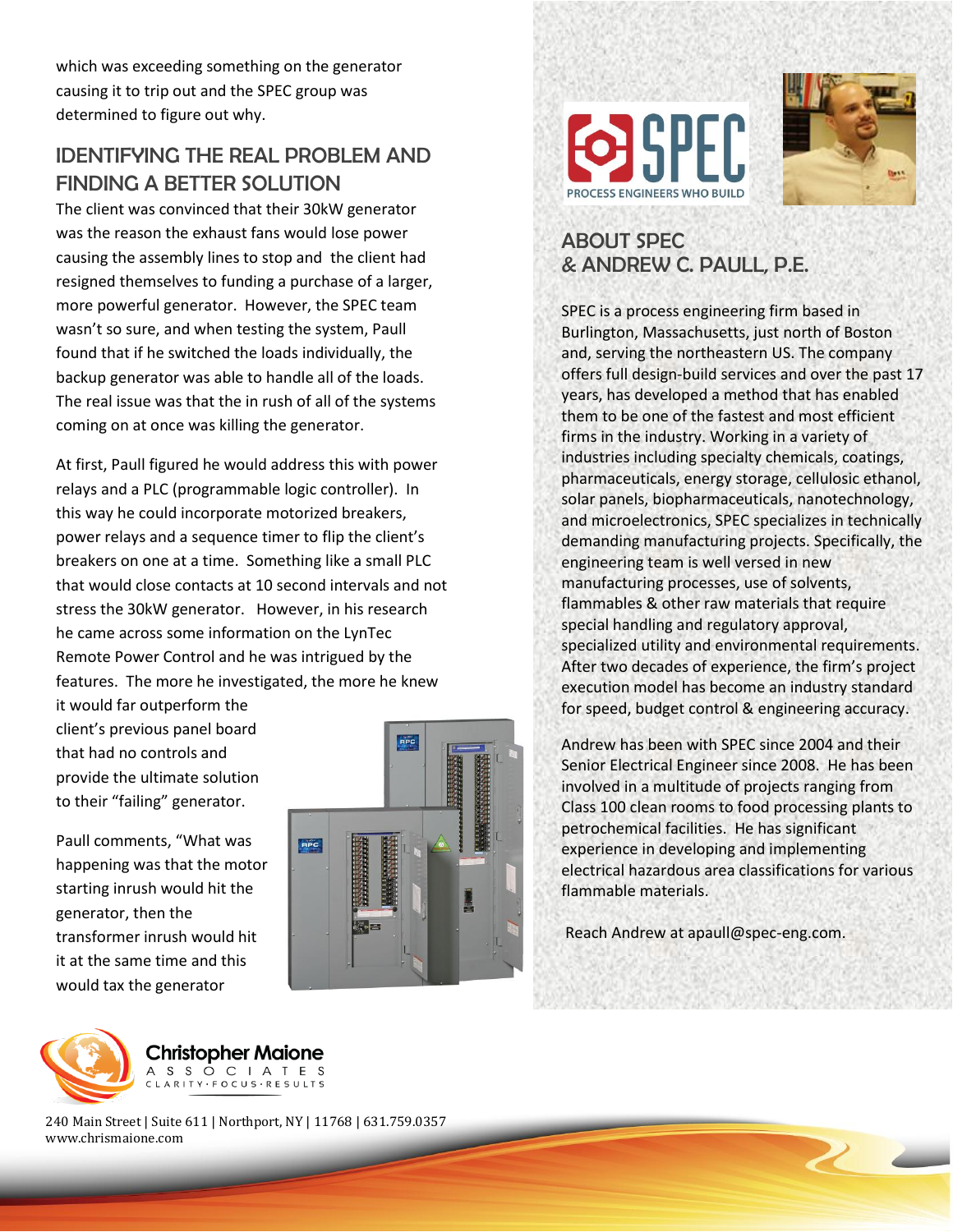output breaker enough that it would open and knock everything off line. This meant that the piping would shut down, valves would close, the conveyors stop, all penetrations would be sealed and production would come to a complete halt. This was severely problematic since every power blip and every power bump or scheduled shut down for maintenance would cause the sensors to go down, the systems to go black, and the client would have to bring everything up one at a time". He adds, "My first inclination was to build a custom control panel (a cost of approximately \$15-20K) and buy panel relays and remote hard switches. However in my research, I saw a picture of the LynTec panel board with the Square D panel and PLC built into it and at  $$7 - 8K$ this was a substantial savings over the custom panel.

As I found out more about the sequencing capabilities of the LynTec RPC and its web monitoring, I knew we had a better solution for the client." Had SPEC done as the client originally asked and oversized the existing generator, they would have spent upwards of \$80,000 to handle the inrush when there was no need to. The final solution provided the client with tremendous savings and additional options for future system scalability and control, an improvement in both cost and functionality.

To complete the change over, SPEC replaced the existing panel which was due to be replaced regardless due to the age of the equipment, ripped out the distribution to the panel board and reran the circuits installed in parallel. The project was handled on a weekend shut down to swap over branch circuits and feeders and the LynTec products worked exceptionally well upon start up.

#### Q&A WITH ANDREW PAULL

We had a chance to ask Andrew Paull some additional questions about this project, the LynTec products, and his thoughts on the importance of web monitoring and system scalability for power control.



**Christopher Maione** A S S O C I A T E S CLARITY · FOCUS · RESULTS

240 Main Street | Suite 611 | Northport, NY | 11768 | 631.759.0357 www.chrismaione.com

# **LynTec**

#### ABOUT LYNTEC

*LynTec brings to market electrical protection and circuit switching capabilities in the same enclosures. In doing so, the company has always found ways to save space, lower system installation costs and build trusted relationships with audio system and lighting designers. Its expansion into electrical and lighting controls, and now its growth into expanded lighting control, energy monitoring, built in power conditioning, and mobile applications continues to position the company as a leading resource for the AV and lighting industries and an integral partner for sustainable energy practices. For more information visit www.LynTec.com.*

# **Q: This was such a unique application for the LynTec product, do you see other applications like this?**

**A:** I definitely see the LynTec solution as a way to replace industrial engineering control panels. When you think about it, most people put in a generator that is sized for the loads for Day 1, but then power needs grow and your generator stays the same. At some point, your generator can handle the full running load, but not the inrush and this is where having LynTec to sequence the way you want the loads to come on works so well.

#### **Q: How did you find working with the programming for the LynTec software?**

A: It was so intuitive; I did the programming myself. They had a [video series on RPC setup t](http://www.lyntec.com/support/how-to-videos/)hat was very helpful and you can use their [virtual server t](http://demo1.lyntec.com/)o experiment with the GUI. You can do it from anywhere. I even train my clients' teams on the system.

 $\overline{2}$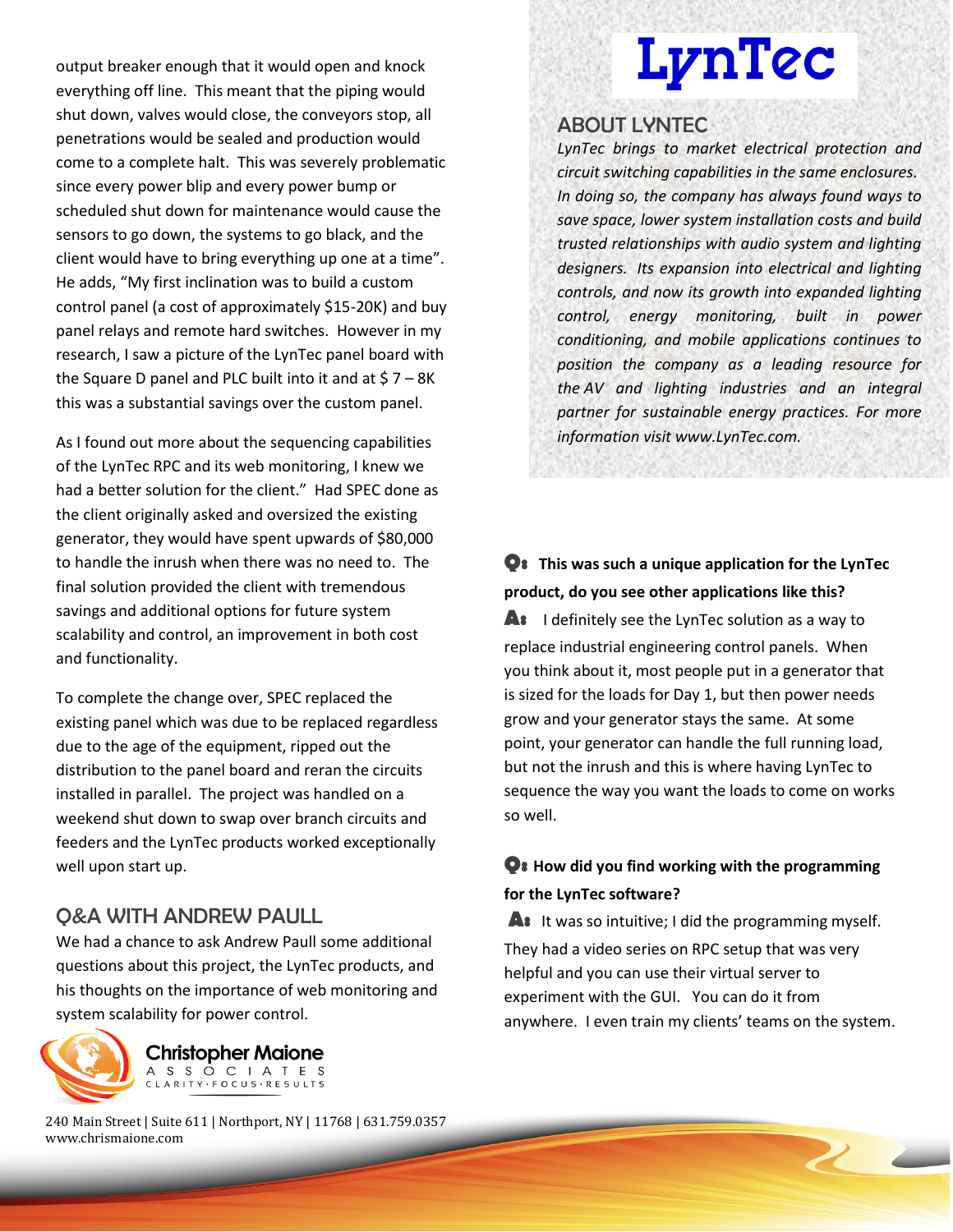# **Q: Was there anything in particular about the programming aspects that you felt was really helpful?**

**A:** The LynTec software allows you to set all sorts of alerts to trigger external alarms, emails and other notifications. In other applications, we've use the LynTec software to set thresholds for the max loads per circuit and if we see it jump an amp or two we investigate it proactively to make sure we look at the equipment before it fails. It is a great monitoring tool and when we've showed it to the facility guys, they light up. They love looking at the loads and amperage and having the ability to lock down the panel boards when they want to and open them up to access and check whenever and wherever they need to.

#### **Q: Anything else you want to add about this project?**

**A:** The LynTec solution even provided the client's maintenance team with some additional assurances. There was concern every time the system went down that when it came back up it would start in mid-function and could potentially cause some damage or bodily harm. By creating a time of day sequence at the end of the shift, they were assured that there was no chance that the equipment would come back live because it would have been shut down at the breaker.

# FINAL THOUGHTS

Although the initial challenge SPEC faced on this project centered on a supposed "failing" generator, a leading SPEC engineer asked the question "Why? What he identified & found, enabled SPEC to provide the client with an alternative solution that saved them from purchasing a new generator& provided a fail-safe for their assembly line as well as a simple way to provide on/off sequencing and future scalability.

# SOME POWERFUL TIPS

When a stand by generator system is being designed many considerations come in to play beyond those used to size a normal commercial electrical service. Most importantly generators need to be able to handle the in rush or starting current for large -motors.

For instance, a typical air conditioning condenser will draw five to six times its running current as starting current in the first few seconds of operation. If two air conditioners are allowed to start at the same time the problem is doubled. This inrush demand may exceed the capacity of the generator or the engine driving it causing voltage sags and frequency shifts or in the case of SPEC's beauty client, a complete generator system failure.

Be certain to consider the in rush and plan for sequencing your equipment to come back on line. Another issue is that during an electrical outage not all of the 'normal' circuits need to be powered. By selectively turning off noncritical loads the generator size can be reduced or the fuel consumption is lessened to extend the runtime on a tank of fuel. If non critical loads can be turned off during an electrical emergency, less electricity is required to remove heat from the facility.

Good practices for all and ones that LynTec can customize power control solutions for.

 $\overline{2}$ 



240 Main Street | Suite 611 | Northport, NY | 11768 | 631.759.0357 www.chrismaione.com